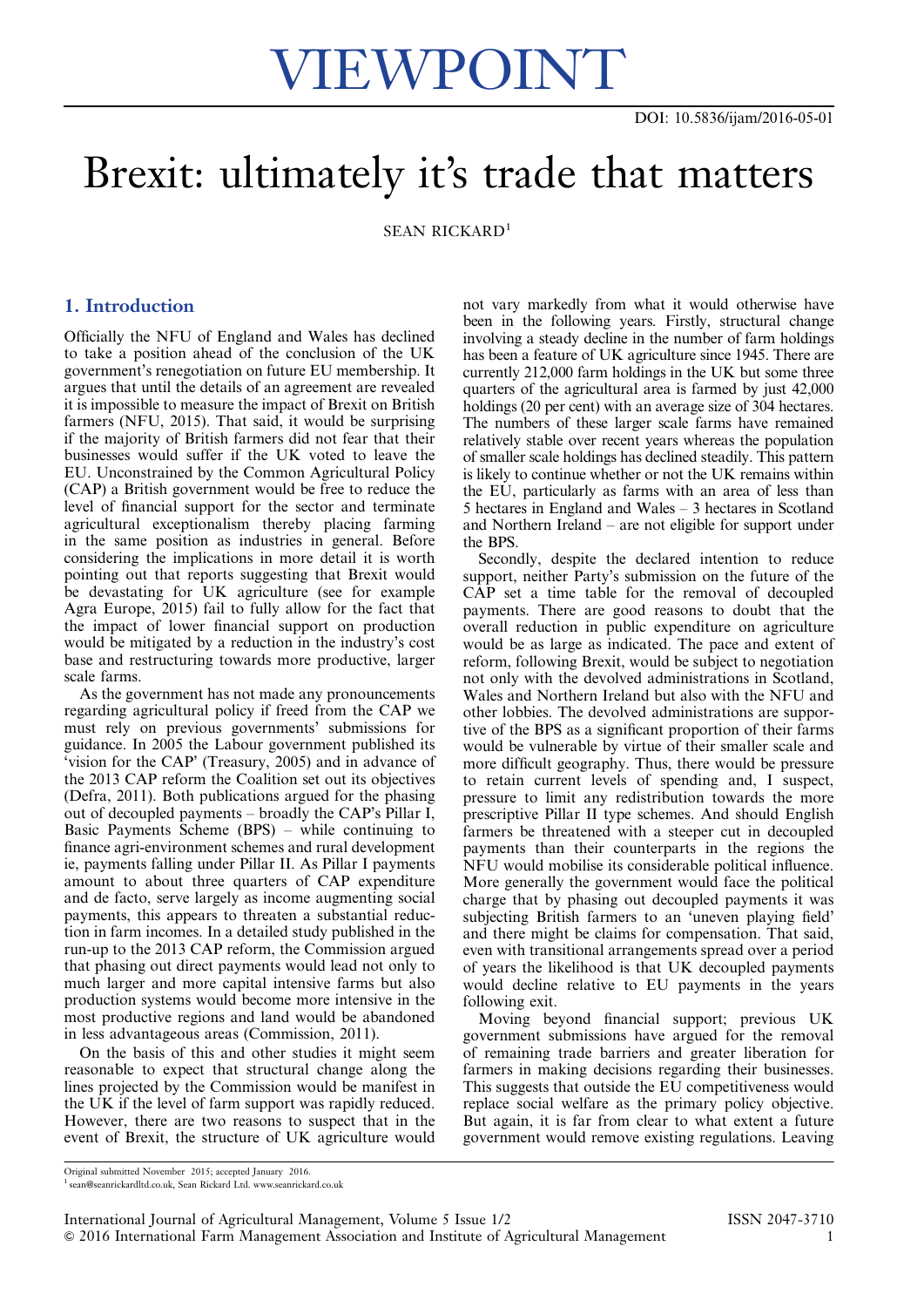trade matters aside for the moment, consumer, environmental and public health organisations have considerable political influence and would argue forcibly against any moderation of existing EU Directives regarding pollution eg, nitrate and pesticide leaching, water quality, birds, habitats and animal welfare.

A more likely change would be a more positive attitude towards the frontiers of agricultural science and technology. No longer subject to the CAP's voting rules, a British government is likely to more aggressively support the adoption agro-biotechnology as a means to improving competitiveness. Further, both farmers and their suppliers would benefit from the UK's exit from the EU's long drawn out, opaque system for approving new pesticide products. There is however, a question as to how quickly British farmers would take-up the more controversial technology of genetic modification. Although a recent survey showed that only 14 per cent of UK consumers are strongly opposed to GM foods, 82 per cent remain undecided or hold only mildly positive or negative opinions (IGD, 2014).

Given a focus on international competitiveness of key importance would be the UK's post exit trade relationship with the EU. There are in principle four trade relationships that the UK could seek with the EU (House of Commons (a), 2013): a highly integrated option of a European Economic Area (EEA) agreement; a less conditional European Free Trade Area (EFTA) agreement; a UK specific preferential Regional Trade Agreement (RTA); or resort to a WTO most-favoured-nation (MFN) agreement. Unfettered access to the single market would be a priority for the food industry but this is an unlikely outcome. An EEA agreement would appear to offer the greatest likelihood of equivalence to existing arrangements. However, the House of Commons Foreign Affairs Committee inquiry into the UK's future relationship with the EU concluded... we agree with the Government that the current arrangements for relations with the EU which are maintained by Norway, as a member of the European Economic Area, or Switzerland, would not be appropriate for the UK if it were to leave the EU (House of Commons (b), 2013, pp9). A position reiterated by the Prime Minister in his recent speech to the Northern Future Forum in Iceland.

Presumably, the government's preferred option would be to negotiate a preferential RTA. The Out campaigners assert that a satisfactory RTA could be negotiated but they provide no articulation on the details of such an agreement. They rely on the argument that as the UK has a persistent trade deficit with the EU in food and agricultural products – £16.4bn in 2014 (Defra 2014) – it would be in the EU's interest to reach a negotiated bilateral agreement on such products. However, a key issue would be the willingness of the EU to enter into a preferential RTA if it did not include the four 'freedoms' involving the movement of goods, capital, services and people that are conditional in the EU's treaties with the EEA and EFTA. Even if the UK negotiates a way round the free movement of people it is unlikely that UK agriculture, and businesses in general, could retain all the trade freedoms eg, mutual recognition, currently enjoyed within the single market – the consequence of which would be to devalue membership of the EU for remaining members.

If a satisfactory preferential RTA proved unnegotiable the UK would have to revert to existing WTO agreements. In this situation as the prospect of a new multilateral trade agreement is now vanishingly small, UK farm and food exports to the EU would face both tariff and non-tariff barriers. To take but one of many examples of the former: exports of cheddar cheese with a minimum fat content of 50 per cent would face a tariff of  $£167.1$  per 100kg. Non-tariff barriers would primarily be concerned with compliance eg, UK exports would be subject to the CAP's regulations concerning maximum pesticide residues. Indeed, the idea that outside the EU the government would have complete freedom of action regarding agricultural policy is a fiction; even its WTO commitments impose constraints. Given that the EU will remain an important trading partner, the UK would find it in its self-interest to align its regulations and standards closely to those in force in the EU. And in many areas of food and agricultural policy, EU standards are based on existing WTO standards eg, Codex Alimentarius. Paradoxically, the adoption of GM technology by UK farmers would not pose a problem as despite the EU's almost complete moratorium on growing GM crops the same products can be imported from non-EU countries. This still leaves the issue of the EU's existing RTAs with third countries. Presumably, the UK would seek to negotiate new RTAs with these countries in order to continue with the EU's tariff preferences. But there might be opposition; for example, Brazil might protest if the UK offered tariff concessions on raw sugar to Least Developed Countries (LDCs) as if it were still applying the EU's Economic Partnership Agreements.

### 2. End Piece

There is little prospect of the CAP's multifunctional approach to agricultural support changing significantly in the foreseeable future. This suggests that in the event of Brexit, UK agricultural policy reform is likely to move at a faster pace and also in a direction that gives primacy to productivity and competitiveness. While this consequence is to be welcomed arguably of more importance would be the extent of the food and agricultural industries' access to the single market. Despite the claims of Eurosceptics it is impossible at this time to anticipate how successful the UK might be in this endeavour or how long negotiations would last. The inevitable uncertainty could result in longer term adverse consequences; such as, some multinational food companies relocating to other parts of the EU. Finally, those hoping for a rapid reduction in wasteful public expenditure on agriculture are likely to be disappointed as powerful lobbies would bring their influence to bear to minimise the cuts and to prolong the transitional period.

## About the author

Sean Rickard PhD, MBA, MSc, BSc, FHEA, RiVF, was for 10 years Chief Economist for the National Farmers' Union before joining the Cranfield School of Management in 1995 where inter alia he was Director of the MBA Programme. After leaving the NFU he was for 17 years appointed as a government academic economic advisor on food and farming matters. Since retiring from Cranfield in 2012 he has established a consultancy specialising in these areas and is a visiting research fellow at the Royal Institution. His book, The Economics of Organisations and Strategy is published by McGraw-Hill.